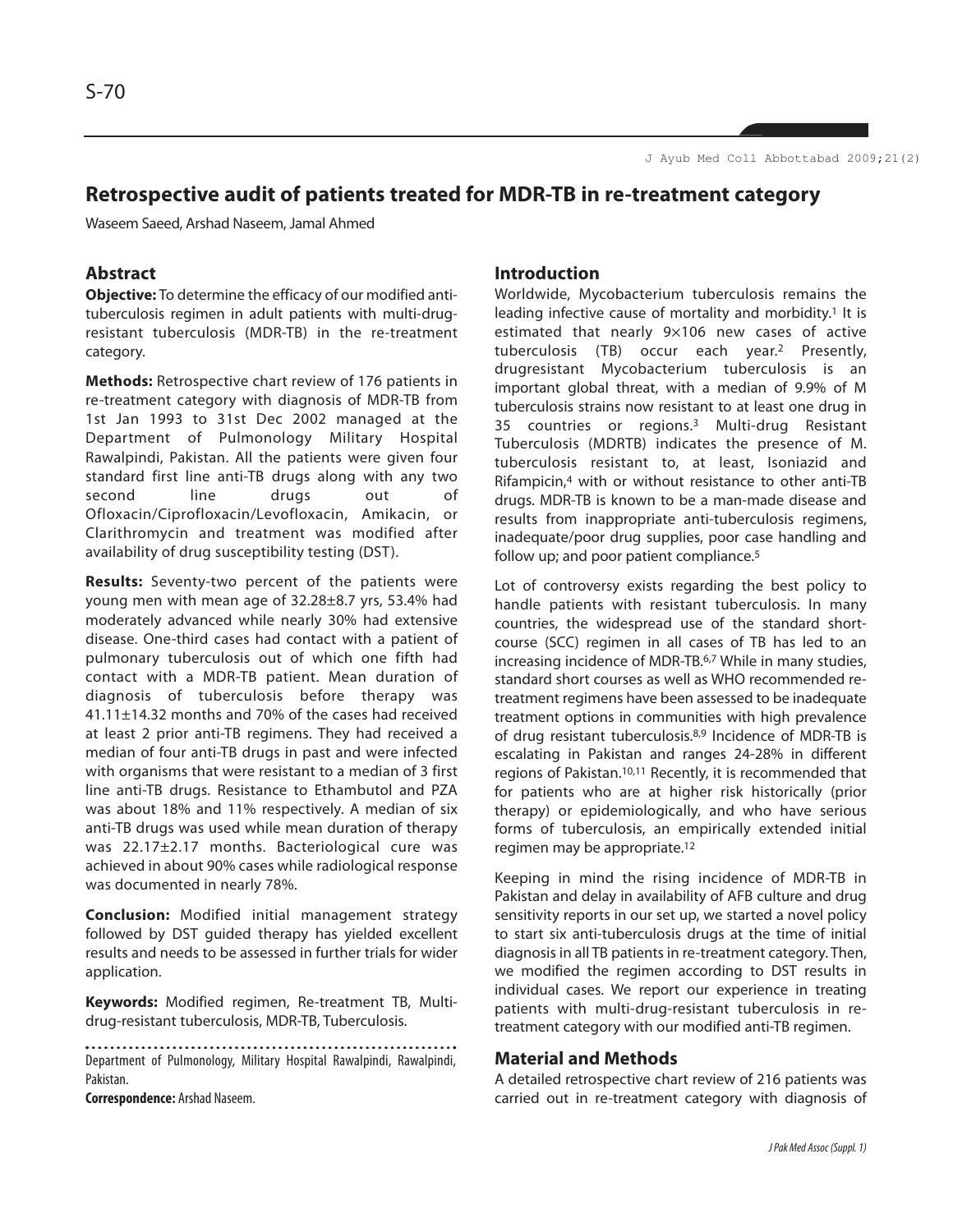MDR-TB from 1st Jan 1993 to 31st Dec 2002, managed at the Department of Pulmonology Military Hospital (MH), Rawalpindi, Pakistan. Majority of TB cases are referred to MH from other in-city medical set-ups and from other parts of the country. Therefore, a large number of our TB cases belong to re-treatment group, disseminated tuberculosis, TB cases with failure of the standard short course chemotherapy, etc. Consequently, the chance of resistant tuberculosis in our cohort of patients was assessed to be quite high.

Only adults (age 15-54 years) with confirmed diagnosis of MDR-TB in re-treatment category, i.e., AFB culture positive cases with drug susceptibility test results consistent with resistance to Rifampicin and INH with or without resistance to other drugs were included in the study. Retreatment cases included those with relapse (treated with a complete course of anti-TB drugs in past and declared cured); treatment failures (new cases who remain or became sputum smear positive 5 moths or more after commencing standard 4 anti-TB treatment); and those who defaulted for 2 or more months (after at least receiving 3 first line anti-TB drugs for more than 4 weeks). Patients with incomplete follow up in records, resistant tuberculosis other than MDR-TB like monoresistance, MDR-TB cases with chronic renal failure requiring renal replacement therapy, decompensated chronic liver disease, insulin dependant diabetics, and advanced COPD requiring oxygen therapy were excluded from the study. MDR-TB among chronic cases (defined as smear positive at completion of a supervised full course of WHO retreatment regimen) and patients with primary MDR-TB were also excluded from the study.

A total of 176 cases fulfilling the inclusion criteria have been included in this study. All patients in the retreatment category were started on 6 best guess antituberculosis drugs from the outset; it included the 4 standard first line anti-tuberculosis drugs and 2 second line drugs. In initial period of study (first 4-5 years), most cases had been given clarithromycin and ofloxacin as initial second line drugs, while in later part of the study (last 4-5 years), any 2 of injectable Amikacin, Ciprofloxacin, and Levofloxacin, have been used as preferential initial second line drugs. The treatment was later on modified keeping in mind prior treatment history, patient compliance and DST results. The average time period of initial best guess therapy was 10-12 weeks. Rifampicin and INH were stopped in all cases after the availability of DST results. All 176 patients were given at least 5 drugs after DST results in nine different individualized regimens as per resistance patterns. All the second line drugs not used in past or used for less than two months by the

patient or for whom DST was not available had been considered as 'active'. An aminoglycoside, quinolone and macrolide had always been included in the regimen if possible, most preferably: Amikacin, Ofloxacin/ Ciprofloxacin/Levofloxacin or Clarithromycin. Review of regimen was subsequently done on three monthly basis or earlier due to side effects.

In majority of cases 5 drugs have been given for initial 3-6 months in post DST period and later on 3-4 drugs were continued for next 3-6 months. No less then 3 drugs were given throughout the course of regimen. All drugs were used simultaneously in normal adult doses on daily basis. Dosing intervals were adjusted according to individual tolerance and full doses were built up in 10-15 days in majority of our cases. All patients had been prescribed 50 mg of Pyridoxine daily. Treatment was given primarily on outpatient basis while most of the patients had one follow up visit in every 15 days for initial 3 months and then on monthly basis. The compliance of treatment was ensured by recruitment of 1st degree relatives into the management strategy.

The diagnosis was made on culture and sensitivity with Lowenstein Jenssen medium and in later part of study on standard BACTEC 460 radiometric culture method. The drugs sensitivities for all first line anti-TB drugs were checked while DST for second line anti TB was not checked. DST for PZA was started after availability of BACTEC. Sputum for AFB microscopy, AFB culture and sensitivity was done at base line, then after 3 and 5 months. AFB smear and culture was also repeated at 3 months after completion of anti-TB therapy. Mantoux test was done in all cases. Chest radiography, Blood complete picture, ESR, serum urea creatinine and electrolytes, serum uric acid levels, and hepatic functions were done at baseline. During treatment period renal as well as hepatic functions along with chest radiography were done regularly. The patients were classified as per radiological categories suggested by National Tuberculosis Association of USA (Table-1). A proforma was devised to record the data that included name, age, sex, weight, presenting complaints, relevant history especially duration of tuberculous disease (diagnosed), past anti-TB treatment detail like number of drugs used and their duration, radiological category of the patient, resistance pattern, treatment plan, side effects and end of treatment response.

The outcome response was categorised as bacteriological cure, radiological response and failure of treatment. Patients were declared bacteriologically cured if they were sputum AFB negative at three months of individualized regimen after DST and remained so up to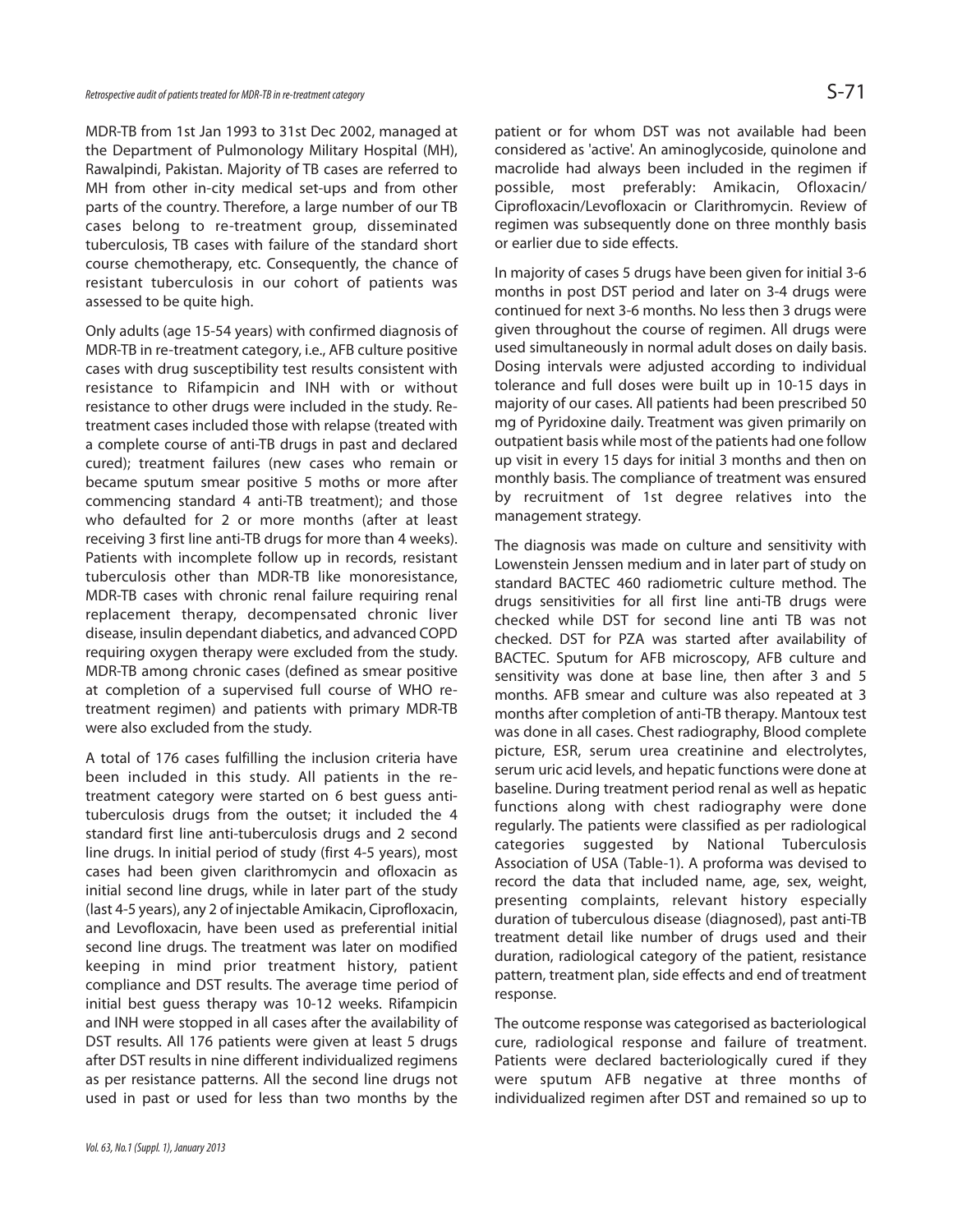Table-1: Radiological classification of disease extent (National Tuberculosis Association of the USA).

#### **Minimal lesions**

Includes those that are of slight to moderate density but which do not contain demonstrable cavitation. They may involve small part of one or both lungs, but the total extent, regardless of distribution should not exceed the volume of lung on one side that occupies the space above the second chondrosternal junction and the spine of fourth or the body of the fifth thoracic vertebra.

#### Moderately advanced lesions

May be present in one or both lungs, but the total extent should not exceed the following limits: disseminated lesions of slight to moderate density that may extend throughout the volume of one lung or the equivalent in both lungs; dense and confluent lesions limited in extent to one-third the volume of lung; total diameter of cavitation if present must be less than 4 cm.

| Far advanced/Extensive lesions |  |
|--------------------------------|--|
|                                |  |

More extensive than moderately advanced.

three months after completion of full therapy. Radiological response was defined as regression of active lesions/cavities to minimal (>90% regression) without persistent soft opacities/nodules and/or significant (>1 cm) mediastinal or hilar lymphadenopathy/associated pleural effusion by 12 months of total treatment. Fibrotic bands, scarring and calcification were considered as evidence of healed tuberculosis and their presence was not considered as a failure of radiological response. Treatment was continued for 12-18 months after seroconversion depending upon clinical and radiological parameters. In our study, failure of treatment was defined as patients excreting tuberculous bacilli after 3 months of individualized re-treatment regimen (which was started after drug sensitivity results) as assessed by sputum smear positivity for AFB.

The rationale for our modified regimen is two-fold. First, as the major bulk of MDR-TB cases belong to re-treatment TB patient population, our strategy ensures the use of at least three active anti-TB drugs throughout the course of treatment. For example, use of WHO recommended retreatment regimen, which includes 4 already used drugs from the previous regimen, may result in the administration of only 1-2 active drugs in a patient who is likely to harbour multi-drug-resistant strains. Secondly, an aggressive approach from the outset might prevent evolution of drug sensitive TB into drug resistant TB during the initial 2-3 months time till DST results are available. As in each patient with tuberculosis, there is a mixed population of organisms with naturally occurring resistance to various drugs. Resistant organisms will be

selected if only 1-2 active drugs are used in the treatment, because approximately 1 in 106- 108 organisms exhibit intrinsic resistance to any given drug. The chance that an organism in a population is resistant to two drugs is roughly 1014, making resistance much less likely to emerge with combination therapy.

#### **Results**

Majority of our cases (127, 72.15%) were males while female were 27.85% (49). Most of our patients were young with a mean age of 31.23±4.3 years. As per radiological categorisation, 95 (53.97%) of our cases had moderately advanced disease, 56 (30.68%) had extensive disease and 27 (15.34%) patients had minimal disease. Fifty-six (31.81%) cases gave history of contact with a tuberculous patient out of which 33 (18.96%) cases had contact with MDR-TB patients (Table-1 and 2). Cough (170, 96.59%) and expectoration (162, 92.04%) were the most common symptoms while 69.88% (123) cases also had history of accompanying haemoptysis. Ninety-seven (45.11%) had history of fever and 58.52% (103) cases also complained of dyspnoea. Night sweats were documented in 87 (47.15%) patients. In treatment history, the mean duration of diagnosis of tuberculosis before our regimen was

Table-2: Frequency of radiological findings (n=176).

| <b>X-Ray findings</b> | No. | $\frac{0}{0}$ |
|-----------------------|-----|---------------|
| Nodulostriate lesions | 121 | 68.75         |
| Cavitation            | 77  | 43.75         |
| Soft Opacity          | 131 | 74.43         |

Table-3: Drug resistance and frequency of use among most commonly used anti TB drugs.

| <b>Drugs Used after DST</b> | Incidence of resistance | <b>Frequency of use</b> |
|-----------------------------|-------------------------|-------------------------|
| Pyrazinamide                | 10.79 % (19)            | 82.95 % (146)           |
| Ethambutol                  | 17.61 % (31)            | 75.56 % (133)           |
| Amikacin                    |                         | 68.75 % (121)           |
| <b>Ouinolones</b>           |                         | 96.02 % (169)           |
| Clarithromycin              |                         | 83.52 % (147)           |
| Streptomycin                |                         | 18.18% (32)             |

Table-4: Drugs used for MDR-TB patients.

| <b>Conventional anti-</b><br>tuberculosis drugs used | <b>Second Line</b><br>drugs used     |  |  |
|------------------------------------------------------|--------------------------------------|--|--|
| Rifampicin                                           | Amikacin                             |  |  |
| Isoniazid                                            | Ofloxacin/Ciprofloxacin/Levofloxacin |  |  |
| Pyrazinamide                                         | Clarithromycin                       |  |  |
| Ethambutol                                           | Ethionamide                          |  |  |
| Streptomycin                                         | Cycloserine                          |  |  |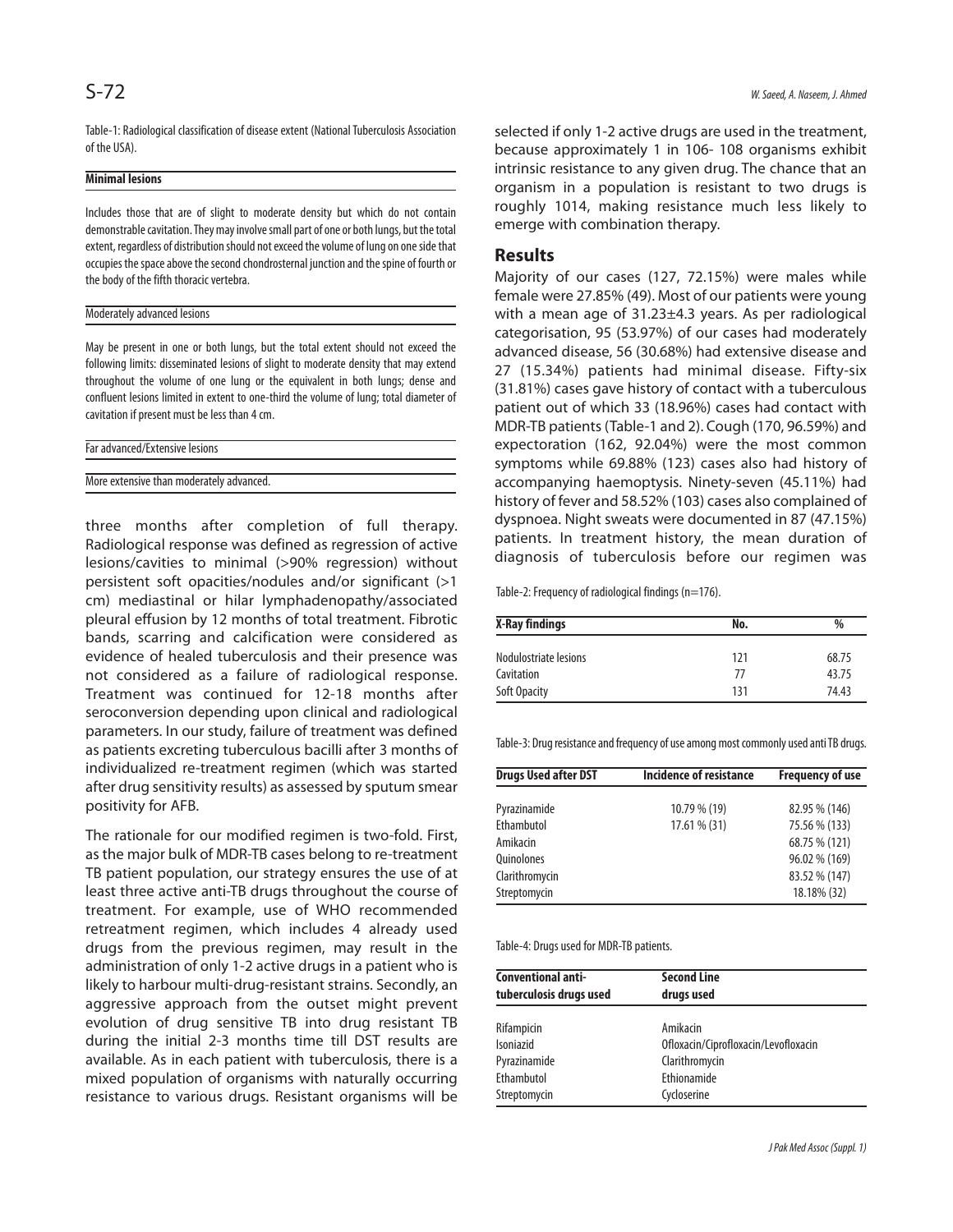41.11±14.32 months (range 12-60). About 70% (123) of our cases had received at least 2 prior anti-TB regimens and had received a median of 4 anti-TB drugs (range 3-5) and were infected with organisms that were resistant to a median of 3 anti-TB drugs (range 2-5).

As regards the drug resistance patterns (Table-3), 31 (17.61%) of our cases were resistant to Ethambutol while 19 (10.79%) cases were resistant to Pyrazinamide. Twentysix (14.77%) cases were resistant to Rifampicin, Isoniazid, and Ethambutol. Resistance to all 4 first line anti-TB drugs was seen in 3.97% (6) cases. PZA was used in 82.95% (146) cases and Ethambutol was given to 75.56% (133) cases. Eight second line drugs have been used in our study (Table-4). An aminoglycoside, quinolone and macrolide have always been included in the regimen if possible.

Amikacin was given to 121 (68.75%) patients and streptomycin to 32 (18.18%). Ofloxacin was given to 85 (48.29%) cases, Levofloxacin to 52 (29.54%) while Ciprofloxacin to 39 (22.15%) patients. A total of 9 different post DST regimens had been used. The 4 most common combinations have been: Amikacin, Ofloxacin, Clarithromycin, PZA and Ethambutol, a regimen given to 51 (28.97%) patients. A combination of Amikacin, Levofloxacin, Ethambutol, PZA and Clarithromycin was used in 39 (22.15%) cases. Amikacin, Ciprofloxacin, Clarithromycin, PZA and Ethambutol was given to 31 (17.61%) patients; and Streptomycin, Ofloxacin, Ethionamide, Clarithromycin, and PZA was used in 23 (13.06%) cases. Eleven (6.25%) cases underwent surgical resection. A median of 6 anti-TB drugs were used while mean duration of therapy was 22.17±2.17 months.

Most of our patients tolerated the anti-TB drugs well. Only 2.84% (5) developed features of ototoxicity, hyperuricemia was seen in 6.25% (11) cases and 9.65% (17) cases had arthralgia (requiring analgesics). Thirty-one (17.61%) patients developed drug induced hepatitis, but only 11 (6.25%) cases required modified drug regimens, and 157 (90.22%) patients had bacteriological cure while radiological response was achieved in about 78% (137) cases.

### **Discussion**

As major burden of MDR-TB stems from re-treatment TB cases, existence of diverse management entities like relapse, failure, treatment default denies the evolution of an effective standardized chemotherapeutic regimen. The results of our novel strategy to institute 6 drugs from the outset in re-treatment of TB patients and later modifying the regimen based upon DST have been very encouraging with an overall success rate of more than 90%. The success rate in MDR-TB cases in past have been low. A retrospective analysis of 171 MDR-TB patients (from

1973-1983) at Denever in 1993<sup>13</sup> reported an overall response rate of only 56%, while a decade later, the same institute has documented an overall initial success rate of 75% in 205 similar cases over next 14 years.<sup>14</sup> A recent community based study of MDR-TB cases in Lima has reported a cure rate of 83%,<sup>15</sup> while successful outcomes in middle-income countries have ranged from 50% in Taiwan<sup>16</sup> to more than 80% in Korea<sup>17</sup> and Turkey.<sup>18</sup>

Our study has many limitations as regards the analysis of better outcomes. First, as most of our patients were not well educated and well versed with anti-TB drugs, their sub-categorization into re-treatment groups was not possible which may had led to a large proportion of relapse and partial default cases in our study. As these subgroups of re-treatment category are known to respond better; this may have translated into good outcomes in our study. Secondly, the exclusion of 40 patients who did not have complete follow up; may had not tolerated the regimen or have not responded to our regimen yielded an overall better outcome in our study. Thirdly, an underestimation of failure rates and overestimation of cure rates is possible, as smear microscopic positivity has been used as the standard criterion to assess the outcome. Ideally, assessment of treatment outcomes should be based on sputum culture to increase the sensitivity. Fourthly, some baseline demographic and clinical characteristics of our patients favoured better outcomes. Like, majority of our cases were relatively young with few co morbid conditions (as extreme old age, CRF, COPD, and insulin dependant diabetics were excluded) and Chronic TB cases with MDR were also not studied. The time period of diagnosed disease before our modified regimen was started was 41 months, which although comparable to 48 months in a study of MDR-TB cases15, it was reported to be about 6 years in another study.<sup>18</sup> Similarly, prior use of a median of 5 anti-TB drugs and a median of 4 drugs to which isolates were found to be resistant translates into a possibility of a better outcome then prior use of a median of 7 anti-TB drugs and mycobacterium strains that were resistant to a median of 6 drugs in other studies.15 Fifthly, use of Amikacin and Levofloxacin in the later part of the study from the outset, has probably resulted in use of at least 3 bactericidal drugs, to which isolate is likely to be sensitive, and has thus translated into an overall better outcomes. Finally, we have used 5-6 drugs for 6-9 months in initial period and then have given a minimum of at least 3 drugs till completion of regimen, so more number of drugs had been used in our study. Overall more number of drugs has been used with rationale to utilise drugs effective against different phases of mycobacterium. Other studies have also linked better outcomes with high number of drugs used.13,17